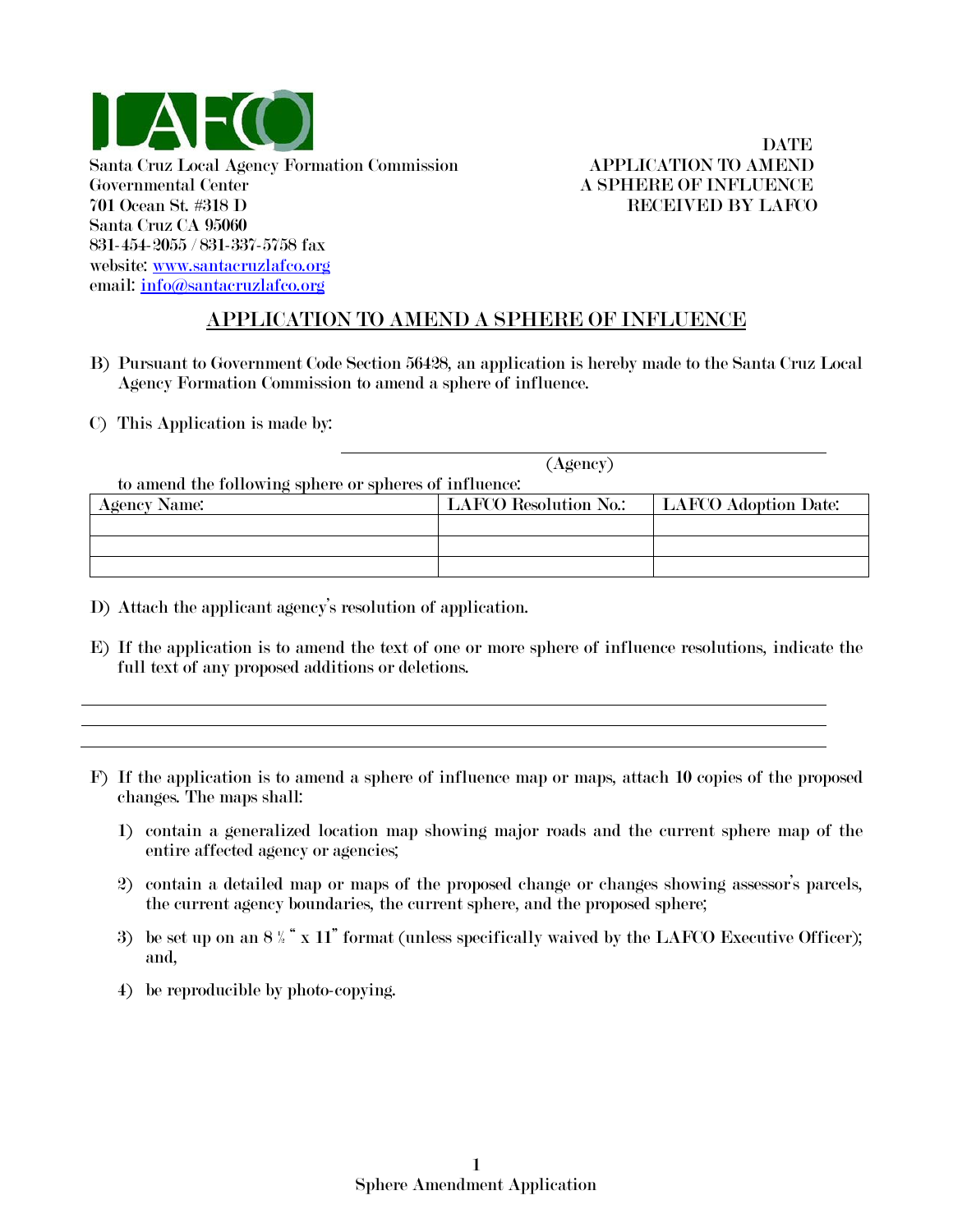- G) Justify the proposed changes with respect to the four sphere criteria in Government Code Section 56425:
	- 1) "The present and planned land uses in the area, including agricultural and open-space lands."
	- 2) "The present and probable need for public facilities and services in the area."

3) "The present capacity of public facilities and services in the area."

4) "The existence of any social or economic communities of interest in the area."

- H) Sphere amendment proposals are reviewed by LAFCO for conformance with the California Environmental Quality Act (CEQA). Complete the [Environmental Questionnaire.](http://www.santacruzlafco.org/pages/forms/EnvironmentalQuest.pdf) LAFCO will conduct an initial study to determine which of the following documents shall be filed to comply with CEQA:
	- Categorical Exemption,
	- Negative Declaration; or
	- Environmental Impact Report.
	- 1) If a lead agency other than LAFCO has already prepared an environmental document in compliance with CEQA, attach 10 copies of that document to this application.
	- 2) Attach one copy of any other known environmental document that relates to this proposal (such as an EIR for a previous proposal, an adjacent site, or a master plan).
- I) The applicant is responsible for the actual costs to LAFCO for the sphere amendment review, including the environmental review.
	- 1) LAFCO requires a deposit fee (See [Schedule of Fees and Deposits\)](http://www.santacruzlafco.org/pages/forms/Feb%202007%20fee%20exhibit.pdf) with the application.
	- 2) LAFCO will keep a tabulation of the actual costs and either refund unspent application deposits fees following the final action on the proposal, or bill for the additional costs to complete the application process.
	- 3) Failure of the applicant to make payment after receiving a written bill will be cause for LAFCO to delay or terminate processing the application.